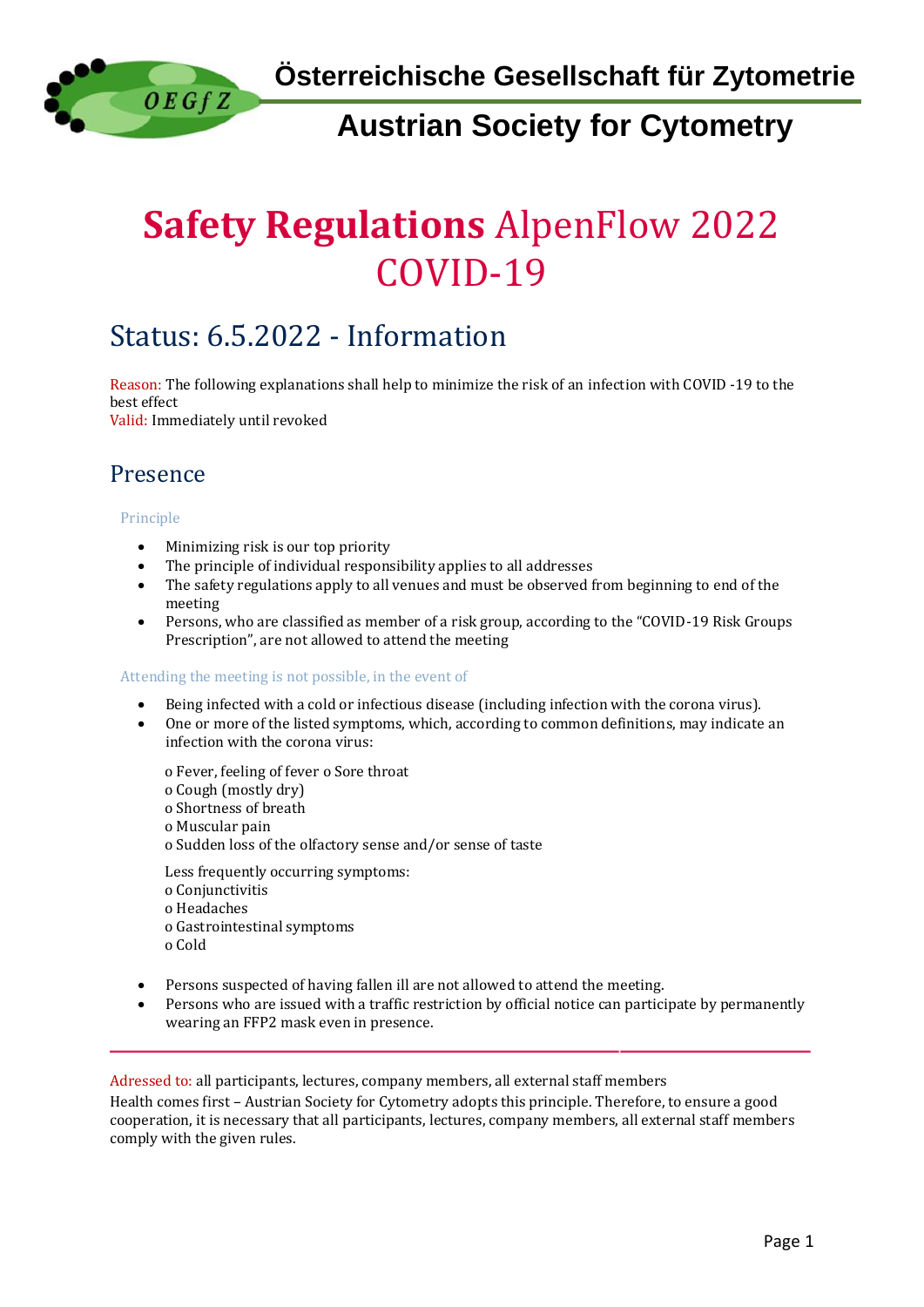#### Entering the *Kongress and TheaterHaus* Bad Ischl (building)

- Please observe the rules of conduct posted for the common areas.
- The entrance to the building is open on a regular basis.
- The entrance to the building assigned to the seminar rooms is to be used.
- A FFP2 mask *is recommended* to be worn when entering the building.
- After entering the building: wash or disinfect hands.

### General hygiene measures

Hygiene measures for persons at the *Kongress and TheaterHaus*

- Observe the general hygiene rules:
- o Wash hands (avoid hand contact)
- o Do not touch eyes, nose and mouth
- o Adhere to respiratory hygiene
- During the event, the FFP2 mask may be removed at the seat. It is recommended to be put back on immediately when leaving the seat.
- Presenters do not need to wear a FFP2 mask during the presentation.
- In case of symptoms, call 1450! Inform your course management immediately.

#### Hygiene measures in the building

- Air the room regularly! Ideally for at least five minutes after every hour (cross ventilation if possible).
- Leave the building after you have served your purpose. Do not stay in the building, for example to bridge waiting times.

#### Hygiene measures in breaks and social areas

- When using social areas, pay particular attention to the minimum of 1 meter distance.
- Avoid crowding and physical proximity in aisles or other confined space situations.
- It is best to spend breaks outdoors, as far as this is possible and reasonable.
- The FFP2 mask may/can be removed for the consumption of food and beverages.